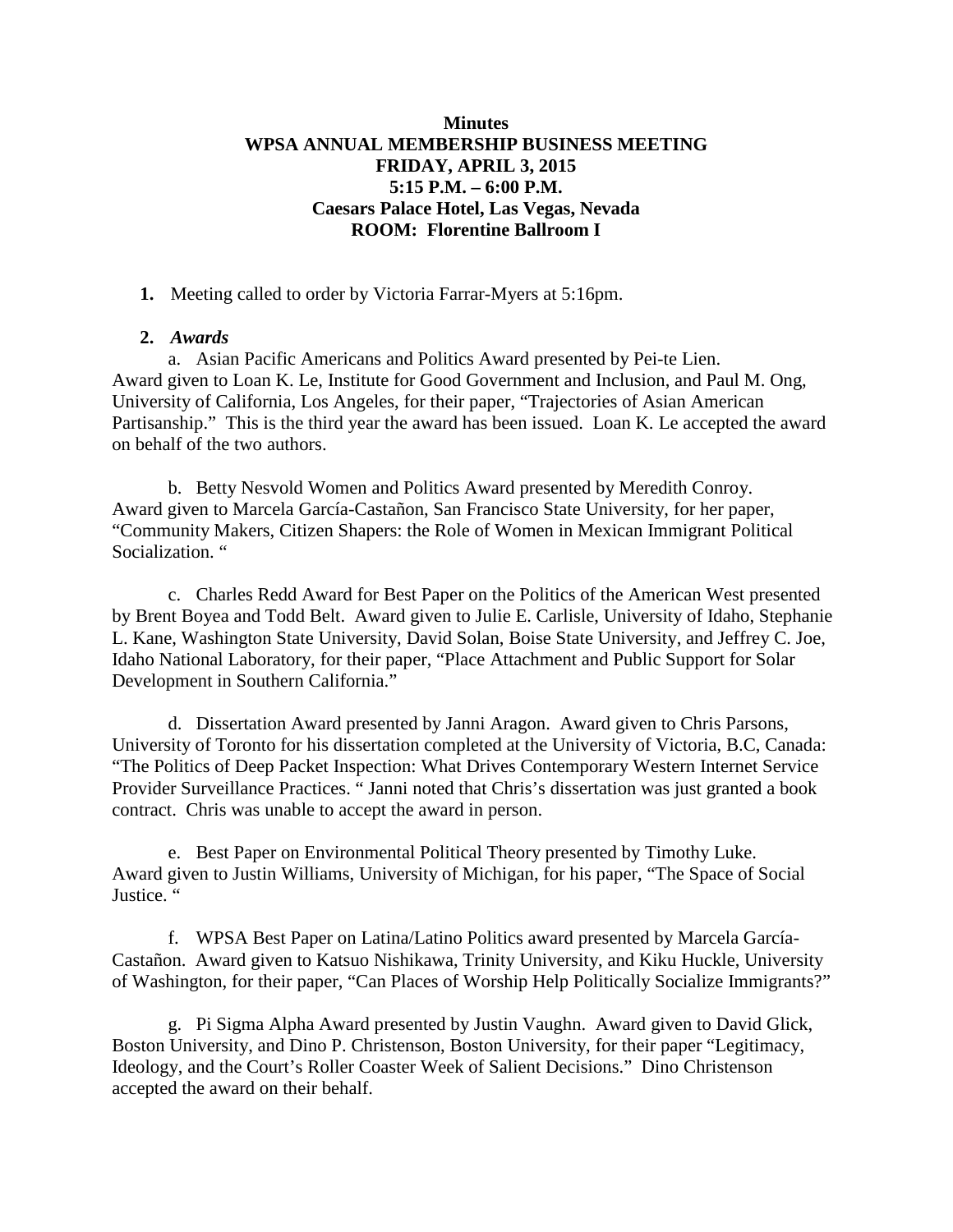h. PRQ Best Article Award presented by Andrew Valls. Award given to Dino P. Christenson, Boston University, Corwin D. Smidt, Calvin College, and Costas Panagopoulos, Fordham University, for their article: "Deus ex Machina: Candidate Web Presence and the Presidential Nomination Campaign." Honorable mention given to Sarah Shair-Rosenfield, Arizona State University, and Magda Hinojosa, Arizona State University, for their paper, "Does Female Incumbency Reduce Gender Bais in Elections? Evidence from Chile."

### **3.** *Reports*

a. Las Vegas Convention Program report given by Louis DeSipio.

Louis noted we had 1224 registrants at the time of presentation, making us number three in terms of the largest WPSA conferences, but we hope to do better once the final numbers are completed. He thanked the local arrangements chairs, Richard, Elsa and the approximately 28 section chairs for the conference. Special note was made of the four conferences within a conference that were held this year, and everyone is encouraged to create similar opportunities in future conferences.

### b. Executive Director report given by Richard Clucas.

Richard outlined six key areas in which he has been involved. First, the finances look quite strong thus far with the conference. Second, he is pleased with how well the conference is going and thanked everyone for their hard work. In addition, noted that the local arrangements chairs have raised money for us locally, so extra thanks to UNLV and to the individuals who have been involved in giving support to the association. Third, convention planning continues. Next year will be at the Manchester Hyatt in San Diego from March 24-26<sup>th</sup>. In 2017 we will be at the Empress Hotel in Victoria, British Columbia, in 2018 in San Francisco, and in 2019 in San Antonio (2018 and 2019 venues were switched to avoid worker contract renegotiation which will be occurring in San Francisco at the end of 2018, which might possibly impact the 2019 conference). Fourth, an editorial search is undergoing for PGI and the call for editors will soon be posted online. Fifth, a special thanks to Ron and Rosemary Schmidt for their generous \$2000 donation to the WPSA. The WPSA has begun to take donations, and others are encouraged to donate to the WPSA endowment or to awards such as the Betty Moulds award and the Joel Olson award. Finally, everyone was encouraged to join the WPSA reception at the Apollo pool following tonight's meeting. One additional note is that a future planning committee has been created to consider a wide range of issues that have come up at the WPSA over time, ranging from the regional character of the association, the timing of the conference, succession planning, etc. This information will be available online at some point and members will be asked for their feedback on a variety of issues.

#### c. Treasurer report given by Michael Bowers.

The financial report for 2014-15 was passed out at the meeting. On March 1, 2014 the beginning balance was a little over \$414,423. With the revenue from convention income, membership, and other sources the total assets reported were around \$644,500. Michael explained some of the items among the operating expenses. Insurance was almost double what we normally pay because we are taking out cancellation insurance (around \$2000 a year). The amount listed under professional fees was lower than the previous year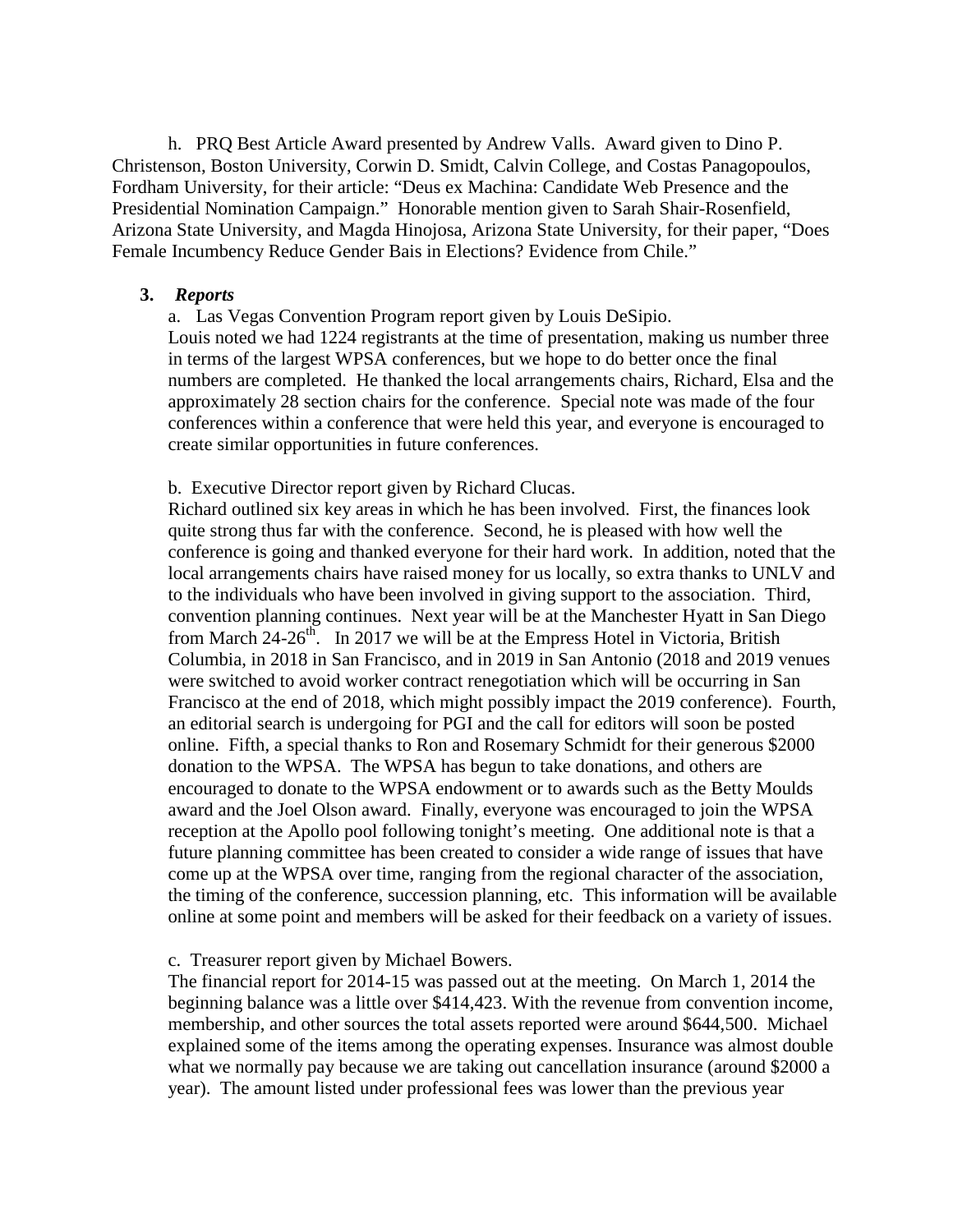because Portland State University has not billed the association for the work of the Executive Director. Also, PGI dues were twice as much as normal because we are paying for two years this year but next year we are back to normal with one year at a time. Expenditures for the year were around \$116,000, so net assets were a little more than \$528,475 with an increase of about \$114,000 over the year. So we are doing well.

## d. Nominating Committee report given by Stacy Gordon.

Nominees for the various positions were announced. Stephen Nicholson, University of California Merced for Vice President and program chair; Carrie Liu Currier, Texas Christian University for Recording Secretary; Executive Council Region A: Lorrie Frasure-Yokley, University of California, Los Angeles and Ricardo Ramirez, University of Notre Dame; Executive Council Region B: Maurice Mangum, Texas Southern University; Executive Council Region C Andrew Aoki, Augsburg College. The committee selects nominees with attention to diversity in terms of gender, race, ethnicity and institutional diversity.

## e. *Political Research Quarterly* report given by Jason Maloy

Nine months into the new editorial transition all is going well. In 2014 they had a record high number of manuscript submissions (214 in the first half of the year under the old Washington University editorial team, 224 in the second half under the new editorial team). Also worked hard to increase the reviewer pool and added 300 new reviewers to the system since they have been in charge. They have 20 new reviewer awards and those will be posted on the website soon. Each of the reviewers awarded will receive a gift certificate for Sage publications and an email to their department heads recognizing them for their service.

# f. *Politics, Groups, and Identities* report given by Richard Clucas.

The editors could not be with us so Richard gave the report on their behalf. They thanked two outgoing editors on the team and are welcoming two new editors who they know are bringing new ideas and energy to the journal which is now in its fourth year. The number and quality of submissions is high. 138 submissions in the past year and they expect them to increase. Backlog is currently one year. Mention of a few special editions that they have published recently and a reminder on the journals unique features like the dialogues section.

g. *The Western* report given by Steven Stambough and Valerie O'Regan After 6 years their term is up. Encouraged people to apply as the new editors and noted that the new format may change and meld with the blog and other social media forms in the future.

# *4. Old Business – none*

# *5. New Business*

a. Election of Officers by Victoria Farrar-Myers. Nominations were solicited from the floor and when none were raised a motion to approve the slate was made by Janni